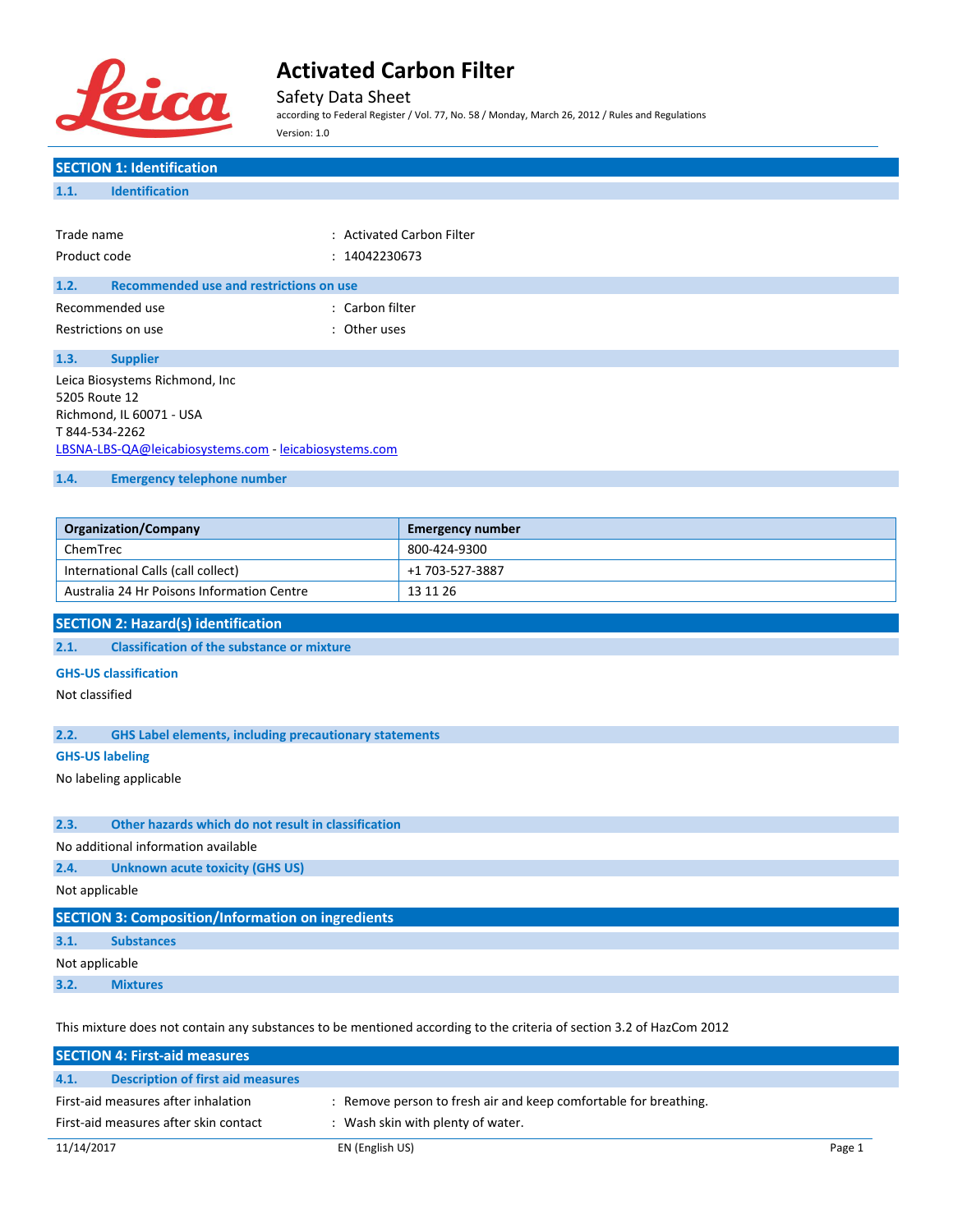### Safety Data Sheet

| according to Federal Register / Vol. 77, No. 58 / Monday, March 26, 2012 / Rules and Regulations |                                                                                                                                                                |  |  |
|--------------------------------------------------------------------------------------------------|----------------------------------------------------------------------------------------------------------------------------------------------------------------|--|--|
| First-aid measures after eye contact                                                             | : Rinse eyes with water as a precaution.                                                                                                                       |  |  |
| First-aid measures after ingestion                                                               | : Call a poison center/doctor/physician if you feel unwell.                                                                                                    |  |  |
| 4.2.                                                                                             | Most important symptoms and effects (acute and delayed)                                                                                                        |  |  |
| No additional information available                                                              |                                                                                                                                                                |  |  |
| 4.3.                                                                                             | Immediate medical attention and special treatment, if necessary                                                                                                |  |  |
| Treat symptomatically.                                                                           |                                                                                                                                                                |  |  |
| <b>SECTION 5: Fire-fighting measures</b>                                                         |                                                                                                                                                                |  |  |
| 5.1.<br>Suitable (and unsuitable) extinguishing media                                            |                                                                                                                                                                |  |  |
| Suitable extinguishing media                                                                     | : Water spray. Dry powder. Foam.                                                                                                                               |  |  |
| 5.2.<br>Specific hazards arising from the chemical                                               |                                                                                                                                                                |  |  |
| Reactivity                                                                                       | : The product is non-reactive under normal conditions of use, storage and transport.                                                                           |  |  |
|                                                                                                  |                                                                                                                                                                |  |  |
| 5.3.<br>Protection during firefighting                                                           | Special protective equipment and precautions for fire-fighters<br>: Do not attempt to take action without suitable protective equipment. Self-contained        |  |  |
|                                                                                                  | breathing apparatus. Complete protective clothing.                                                                                                             |  |  |
| <b>SECTION 6: Accidental release measures</b>                                                    |                                                                                                                                                                |  |  |
| 6.1.                                                                                             | Personal precautions, protective equipment and emergency procedures                                                                                            |  |  |
|                                                                                                  |                                                                                                                                                                |  |  |
| 6.1.1.<br>For non-emergency personnel<br><b>Emergency procedures</b>                             | : Ventilate spillage area.                                                                                                                                     |  |  |
|                                                                                                  |                                                                                                                                                                |  |  |
| 6.1.2.<br>For emergency responders                                                               |                                                                                                                                                                |  |  |
| Protective equipment                                                                             | : Do not attempt to take action without suitable protective equipment. For further<br>information refer to section 8: "Exposure controls/personal protection". |  |  |
|                                                                                                  |                                                                                                                                                                |  |  |
| 6.2.<br><b>Environmental precautions</b>                                                         |                                                                                                                                                                |  |  |
| Avoid release to the environment.                                                                |                                                                                                                                                                |  |  |
| 6.3.<br>Methods and material for containment and cleaning up                                     |                                                                                                                                                                |  |  |
| Methods for cleaning up                                                                          | : Minimize generation of dust.                                                                                                                                 |  |  |
| Other information                                                                                | : Dispose of materials or solid residues at an authorized site.                                                                                                |  |  |
| <b>Reference to other sections</b><br>6.4.                                                       |                                                                                                                                                                |  |  |
| For further information refer to section 13.                                                     |                                                                                                                                                                |  |  |
| <b>SECTION 7: Handling and storage</b>                                                           |                                                                                                                                                                |  |  |
| <b>Precautions for safe handling</b><br>7.1.                                                     |                                                                                                                                                                |  |  |
| Precautions for safe handling                                                                    | : Ensure good ventilation of the work station. Wear personal protective equipment.                                                                             |  |  |
| Hygiene measures                                                                                 | : Do not eat, drink or smoke when using this product. Always wash hands after handling the<br>product.                                                         |  |  |
| 7.2.                                                                                             | Conditions for safe storage, including any incompatibilities                                                                                                   |  |  |
| Storage conditions                                                                               | : Store in a well-ventilated place. Keep cool.                                                                                                                 |  |  |
| <b>SECTION 8: Exposure controls/personal protection</b>                                          |                                                                                                                                                                |  |  |
| 8.1.<br><b>Control parameters</b>                                                                |                                                                                                                                                                |  |  |
|                                                                                                  |                                                                                                                                                                |  |  |

No additional information available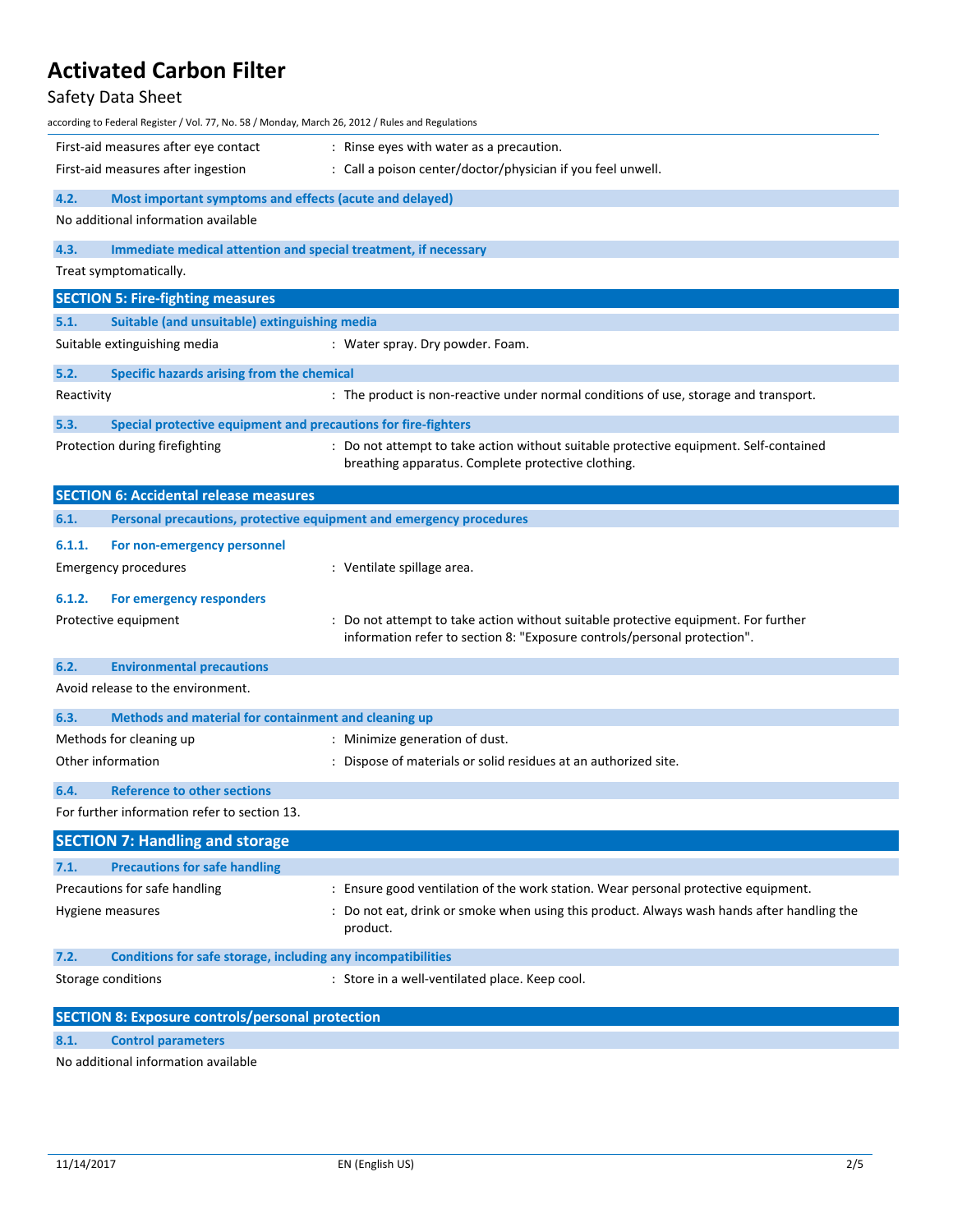#### Safety Data Sheet

according to Federal Register / Vol. 77, No. 58 / Monday, March 26, 2012 / Rules and Regulations

| 8.2.                            | Appropriate engineering controls |                                                |
|---------------------------------|----------------------------------|------------------------------------------------|
|                                 | Appropriate engineering controls | : Ensure good ventilation of the work station. |
| Environmental exposure controls |                                  | Avoid release to the environment.              |
|                                 |                                  |                                                |

**8.3. Individual protection measures/Personal protective equipment**

#### **Hand protection:**

Protective gloves

#### **Eye protection:**

Safety glasses

#### **Skin and body protection:**

Wear suitable protective clothing

#### **Respiratory protection:**

In case of insufficient ventilation, wear suitable respiratory equipment

| <b>SECTION 9: Physical and chemical properties</b>            |                     |
|---------------------------------------------------------------|---------------------|
| Information on basic physical and chemical properties<br>9.1. |                     |
| Physical state                                                | : Solid             |
| Color                                                         | : Black             |
| Odor                                                          | : No data available |
| Odor threshold                                                | : No data available |
| pH                                                            | : No data available |
| Melting point                                                 | : No data available |
| Freezing point                                                | : Not applicable    |
| <b>Boiling point</b>                                          | : No data available |
| Flash point                                                   | : Not applicable    |
| Relative evaporation rate (butyl acetate=1)                   | : No data available |
| Flammability (solid, gas)                                     | : Non flammable.    |
| Vapor pressure                                                | : No data available |
| Relative vapor density at 20 °C                               | : No data available |
| Relative density                                              | : Not applicable    |
| Solubility                                                    | : No data available |
| Log Pow                                                       | : No data available |
| Auto-ignition temperature                                     | : Not applicable    |
| Decomposition temperature                                     | : No data available |
| Viscosity, kinematic                                          | : Not applicable    |
| Viscosity, dynamic                                            | : No data available |
| <b>Explosion limits</b>                                       | : Not applicable    |
| <b>Explosive properties</b>                                   | : No data available |
| Oxidizing properties                                          | : No data available |

#### **9.2. Other information**

No additional information available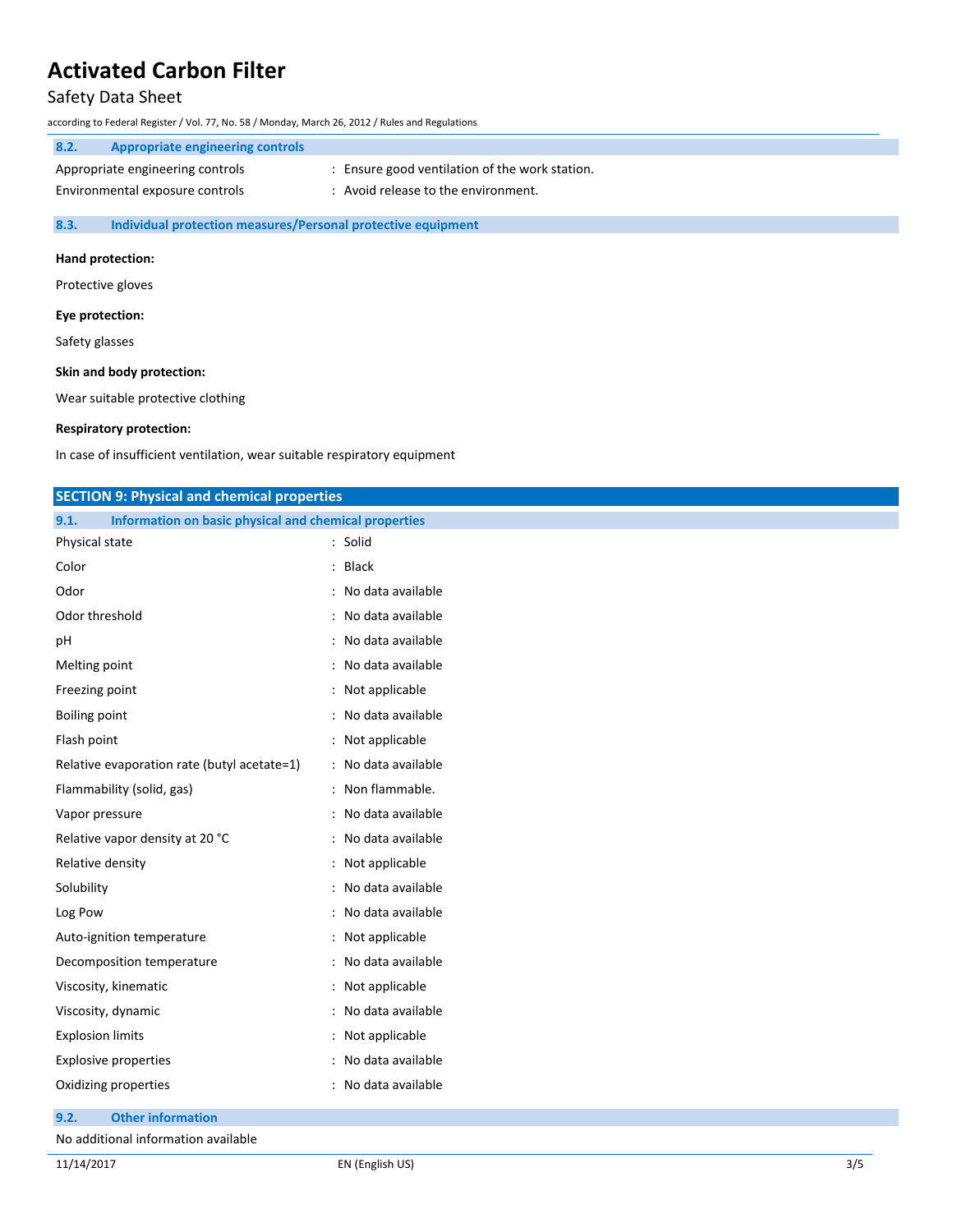### Safety Data Sheet

according to Federal Register / Vol. 77, No. 58 / Monday, March 26, 2012 / Rules and Regulations

| <b>SECTION 10: Stability and reactivity</b>                                        |                                           |  |  |
|------------------------------------------------------------------------------------|-------------------------------------------|--|--|
| 10.1.                                                                              | <b>Reactivity</b>                         |  |  |
| The product is non-reactive under normal conditions of use, storage and transport. |                                           |  |  |
| 10.2.                                                                              | <b>Chemical stability</b>                 |  |  |
| Stable under normal conditions.                                                    |                                           |  |  |
| 10.3.                                                                              | <b>Possibility of hazardous reactions</b> |  |  |
| Not established.                                                                   |                                           |  |  |
| 10.4.                                                                              | <b>Conditions to avoid</b>                |  |  |
| Heat.                                                                              |                                           |  |  |
| 10.5.                                                                              | <b>Incompatible materials</b>             |  |  |
| Oxidizing agent.                                                                   |                                           |  |  |
| 10.6.                                                                              | <b>Hazardous decomposition products</b>   |  |  |

No hazardous decomposition products known at room temperature.

|       | <b>SECTION 11: Toxicological information</b> |  |  |  |  |
|-------|----------------------------------------------|--|--|--|--|
| 11.1. | <b>Information on toxicological effects</b>  |  |  |  |  |

| Acute toxicity                                                               | : Not classified |
|------------------------------------------------------------------------------|------------------|
| Skin corrosion/irritation                                                    | : Not classified |
| Serious eye damage/irritation                                                | : Not classified |
| Respiratory or skin sensitization                                            | : Not classified |
| Germ cell mutagenicity                                                       | : Not classified |
| Carcinogenicity                                                              | : Not classified |
| Reproductive toxicity                                                        | : Not classified |
| Specific target organ toxicity – single exposure $\therefore$ Not classified |                  |
| Specific target organ toxicity – repeated<br>exposure                        | : Not classified |
| Aspiration hazard                                                            | : Not classified |

|                                     | <b>SECTION 12: Ecological information</b> |                                                                                                                           |
|-------------------------------------|-------------------------------------------|---------------------------------------------------------------------------------------------------------------------------|
| 12.1.                               | <b>Toxicity</b>                           |                                                                                                                           |
|                                     | Ecology - general                         | : The product is not considered harmful to aquatic organisms or to cause long-term adverse<br>effects in the environment. |
| 12.2.                               | <b>Persistence and degradability</b>      |                                                                                                                           |
| No additional information available |                                           |                                                                                                                           |
| 12.3.                               | <b>Bioaccumulative potential</b>          |                                                                                                                           |
| No additional information available |                                           |                                                                                                                           |
| 12.4.                               | <b>Mobility in soil</b>                   |                                                                                                                           |
|                                     | No additional information available       |                                                                                                                           |
| 12.5.                               | <b>Other adverse effects</b>              |                                                                                                                           |
| No additional information available |                                           |                                                                                                                           |